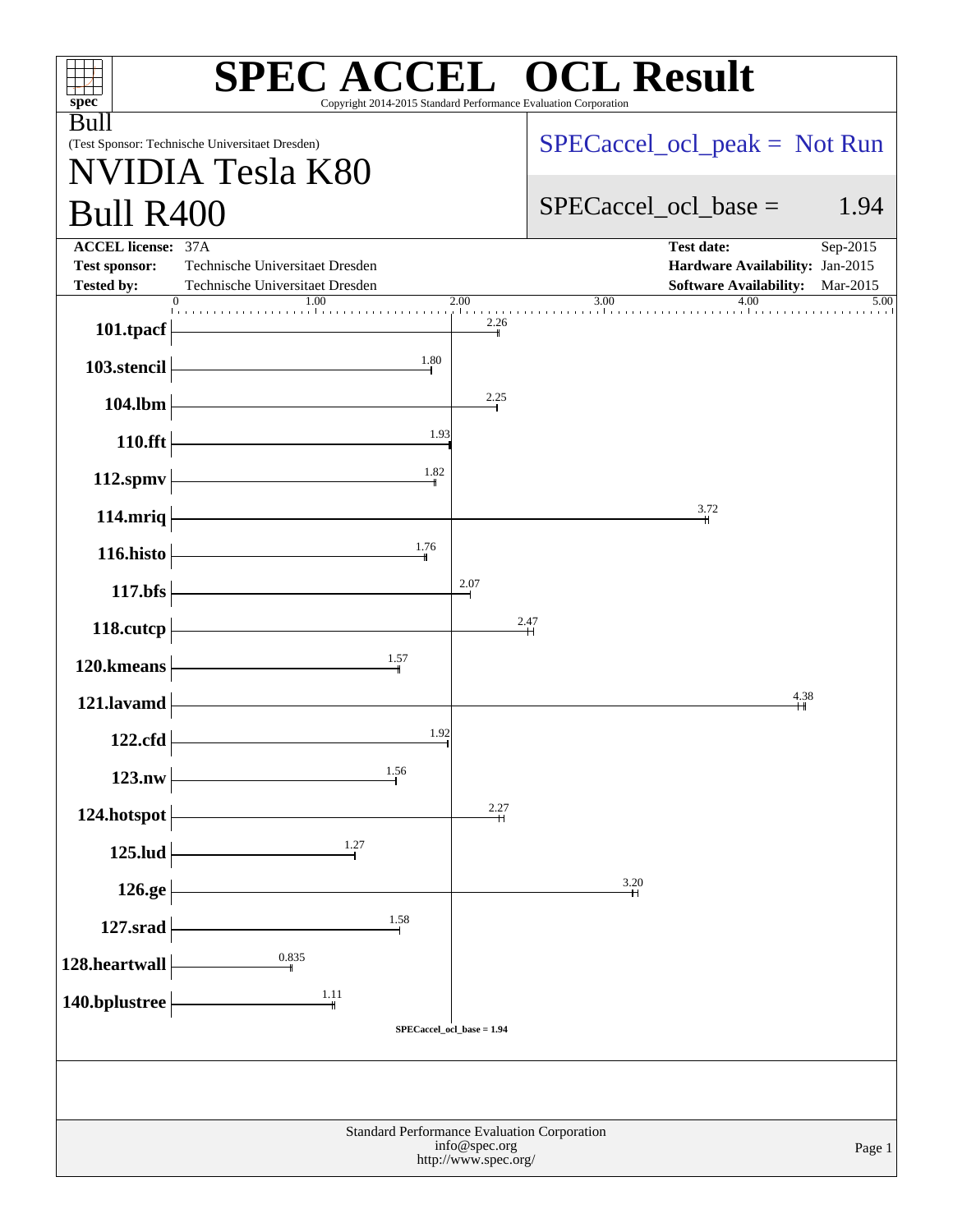| $spec^*$                                                                                                                                                                                                                                                            | <b>SPEC ACCEL OCL Result</b><br>Copyright 2014-2015 Standard Performance Evaluation Corporation                                                                                                                                                                                                                                                          |                                |                                                                                                                                                               |                                                                                                                                                                                                                               |  |  |  |
|---------------------------------------------------------------------------------------------------------------------------------------------------------------------------------------------------------------------------------------------------------------------|----------------------------------------------------------------------------------------------------------------------------------------------------------------------------------------------------------------------------------------------------------------------------------------------------------------------------------------------------------|--------------------------------|---------------------------------------------------------------------------------------------------------------------------------------------------------------|-------------------------------------------------------------------------------------------------------------------------------------------------------------------------------------------------------------------------------|--|--|--|
| Bull<br>(Test Sponsor: Technische Universitaet Dresden)                                                                                                                                                                                                             |                                                                                                                                                                                                                                                                                                                                                          |                                | $SPECaccel_{ocl\_peak} = Not Run$                                                                                                                             |                                                                                                                                                                                                                               |  |  |  |
|                                                                                                                                                                                                                                                                     | NVIDIA Tesla K80                                                                                                                                                                                                                                                                                                                                         |                                |                                                                                                                                                               |                                                                                                                                                                                                                               |  |  |  |
| <b>Bull R400</b>                                                                                                                                                                                                                                                    |                                                                                                                                                                                                                                                                                                                                                          | 1.94<br>$SPECaccel$ ocl base = |                                                                                                                                                               |                                                                                                                                                                                                                               |  |  |  |
| <b>ACCEL license: 37A</b>                                                                                                                                                                                                                                           |                                                                                                                                                                                                                                                                                                                                                          |                                |                                                                                                                                                               | <b>Test date:</b><br>Sep-2015                                                                                                                                                                                                 |  |  |  |
| <b>Test sponsor:</b>                                                                                                                                                                                                                                                | Technische Universitaet Dresden                                                                                                                                                                                                                                                                                                                          |                                |                                                                                                                                                               | Hardware Availability: Jan-2015                                                                                                                                                                                               |  |  |  |
| <b>Tested by:</b>                                                                                                                                                                                                                                                   | Technische Universitaet Dresden                                                                                                                                                                                                                                                                                                                          |                                |                                                                                                                                                               | <b>Software Availability:</b><br>Mar-2015                                                                                                                                                                                     |  |  |  |
|                                                                                                                                                                                                                                                                     | <b>Hardware</b>                                                                                                                                                                                                                                                                                                                                          |                                |                                                                                                                                                               | <b>Accelerator</b>                                                                                                                                                                                                            |  |  |  |
| <b>CPU</b> Name:<br><b>CPU</b> Characteristics:<br><b>CPU MHz:</b><br><b>CPU MHz Maximum:</b><br>FPU:<br>$CPU(s)$ enabled:<br>CPU(s) orderable:<br>Primary Cache:<br>Secondary Cache:<br>L3 Cache:<br>Other Cache:<br>Memory:<br>Disk Subsystem:<br>Other Hardware: | Intel Xeon E5-2680 $v3$<br>Intel Turbo Boost Technology up to 3.30 GHz<br>2500<br>3300<br>Integrated<br>24 cores, 2 chips, 12 cores/chip<br>1,2 chips<br>$32$ KB $\bar{1}$ + 32 KB D on chip per core<br>256 KB I+D on chip per core<br>$30 \text{ MB}$ I+D on chip per chip<br>None<br>64 GB (8 x 8 GB 2Rx8 PC4-2133P-R)<br>29 TB NetApp FAS6280<br>$-$ |                                | Accel Model Name:<br>Accel Vendor:<br>Accel Name:<br>Type of Accel:<br><b>Accel Connection:</b><br>Does Accel Use ECC:<br>Accel Description:<br>Accel Driver: | Tesla K80<br><b>NVIDIA</b><br><b>NVIDIA Tesla K80</b><br><b>GPU</b><br>PCIe 2.0 16x<br>yes<br>NVIDIA Tesla K80, 2496 CUDA cores, 875 MHz<br>12 GB GDDR5 RAM<br>(Kepler Generation)<br>NVIDIA UNIX x86 64 Kernel Module 346.46 |  |  |  |
| Operating System:<br>Compiler:<br>File System:<br><b>System State:</b><br>Other Software:                                                                                                                                                                           | <b>Software</b><br>Red Hat Enterprise Linux Server release 6.4<br>(Santiago)<br>2.6.32-504.12.2.el6.x86 64<br>GNU Compiler C/C++ Version 4.9.1<br>nfs<br>Run level 3 (Multi-User)<br>NVIDIA Cuda SDK 7.0, driver version 346.46                                                                                                                          |                                |                                                                                                                                                               |                                                                                                                                                                                                                               |  |  |  |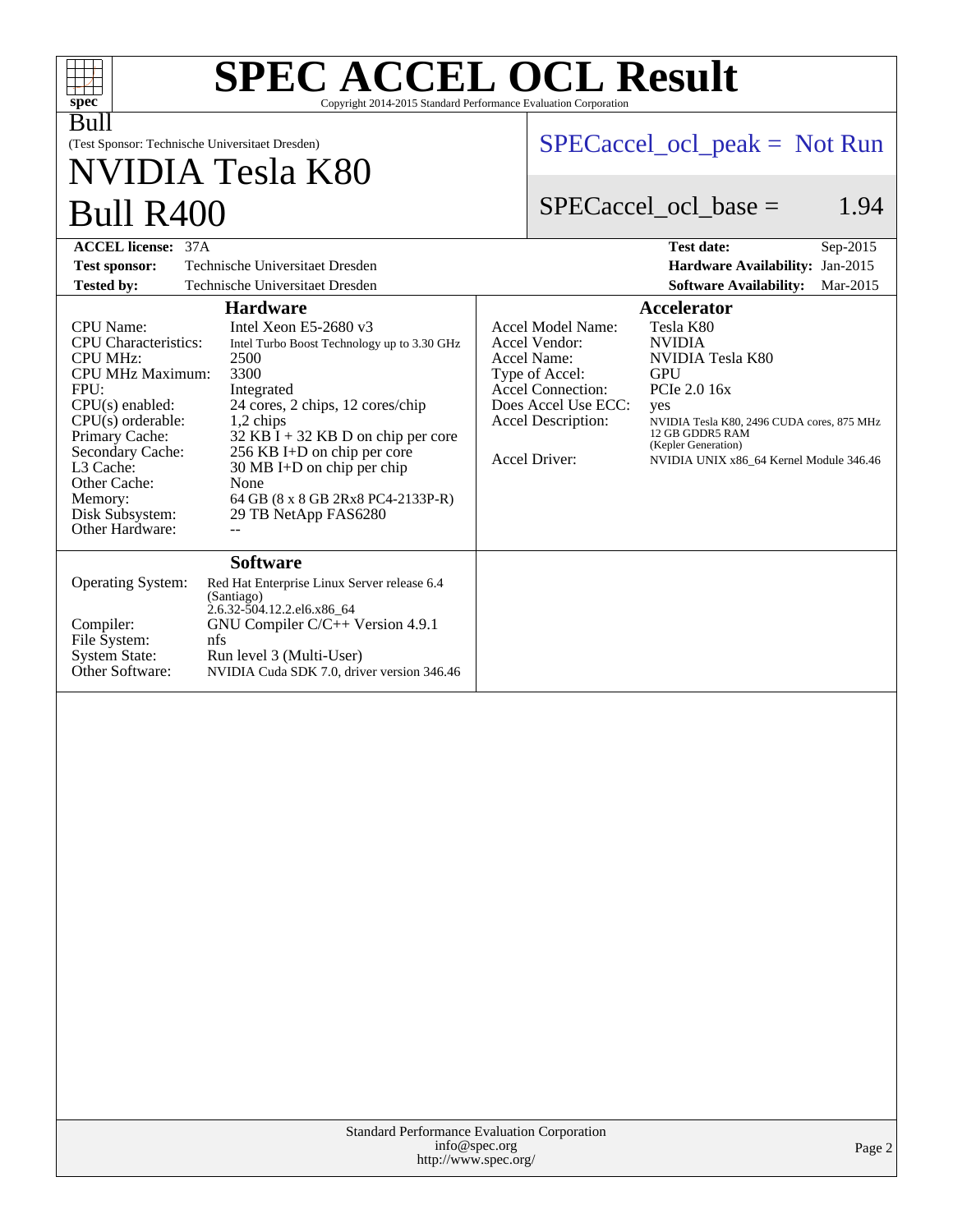

#### **[SPEC ACCEL OCL Result](http://www.spec.org/auto/accel/Docs/result-fields.html#SPECACCELOCLResult)** Copyright 2014-2015 Standard Performance Evaluation Corporation

Bull

(Test Sponsor: Technische Universitaet Dresden)

# Bull R400 NVIDIA Tesla K80

#### $SPECaccel$  ocl peak = Not Run

### SPECaccel ocl base  $=$  1.94

**[ACCEL license:](http://www.spec.org/auto/accel/Docs/result-fields.html#ACCELlicense)** 37A **[Test date:](http://www.spec.org/auto/accel/Docs/result-fields.html#Testdate)** Sep-2015 **[Test sponsor:](http://www.spec.org/auto/accel/Docs/result-fields.html#Testsponsor)** Technische Universitaet Dresden **[Hardware Availability:](http://www.spec.org/auto/accel/Docs/result-fields.html#HardwareAvailability)** Jan-2015 **[Tested by:](http://www.spec.org/auto/accel/Docs/result-fields.html#Testedby)** Technische Universitaet Dresden **[Software Availability:](http://www.spec.org/auto/accel/Docs/result-fields.html#SoftwareAvailability)** Mar-2015

#### **[Results Table](http://www.spec.org/auto/accel/Docs/result-fields.html#ResultsTable)**

|                                                                                                          | <b>Base</b>    |       |                |       |                | <b>Peak</b> |                |              |                |              |                |              |
|----------------------------------------------------------------------------------------------------------|----------------|-------|----------------|-------|----------------|-------------|----------------|--------------|----------------|--------------|----------------|--------------|
| <b>Benchmark</b>                                                                                         | <b>Seconds</b> | Ratio | <b>Seconds</b> | Ratio | <b>Seconds</b> | Ratio       | <b>Seconds</b> | <b>Ratio</b> | <b>Seconds</b> | <b>Ratio</b> | <b>Seconds</b> | <b>Ratio</b> |
| 101.tpacf                                                                                                | 47.4           | 2.26  | 47.4           | 2.26  | 47.2           | 2.27        |                |              |                |              |                |              |
| 103.stencil                                                                                              | 69.7           | 1.79  | 69.4           | 1.80  | 69.3           | 1.80        |                |              |                |              |                |              |
| 104.1bm                                                                                                  | 49.7           | 2.25  | 49.7           | 2.25  | 49.6           | 2.26        |                |              |                |              |                |              |
| 110.fft                                                                                                  | 57.5           | 1.93  | 57.5           | 1.93  | 57.7           | 1.92        |                |              |                |              |                |              |
| 112.spmv                                                                                                 | 80.4           | 1.83  | 80.8           | 1.82  | 80.7           | 1.82        |                |              |                |              |                |              |
| 114.mriq                                                                                                 | 29.5           | 3.70  | 29.3           | 3.72  | 29.3           | 3.72        |                |              |                |              |                |              |
| 116.histo                                                                                                | 64.7           | 1.76  | 65.1           | 1.75  | 64.5           | 1.77        |                |              |                |              |                |              |
| $117.$ bfs                                                                                               | 56.6           | 2.07  | 56.6           | 2.07  | 56.5           | 2.07        |                |              |                |              |                |              |
| 118.cutcp                                                                                                | 39.5           | 2.51  | 40.1           | 2.47  | 40.1           | 2.47        |                |              |                |              |                |              |
| 120.kmeans                                                                                               | 63.7           | 1.57  | 63.7           | 1.57  | 63.3           | 1.58        |                |              |                |              |                |              |
| 121.lavamd                                                                                               | 24.9           | 4.38  | 25.1           | 4.34  | 24.8           | 4.39        |                |              |                |              |                |              |
| 122.cfd                                                                                                  | 65.9           | 1.91  | 65.7           | 1.92  | 65.7           | 1.92        |                |              |                |              |                |              |
| 123.nw                                                                                                   | 74.0           | 1.55  | 73.8           | 1.56  | 73.8           | 1.56        |                |              |                |              |                |              |
| 124.hotspot                                                                                              | 50.2           | 2.27  | 50.2           | 2.27  | 49.5           | 2.30        |                |              |                |              |                |              |
| 125.lud                                                                                                  | 93.7           | 1.27  | 94.0           | 1.27  | 93.8           | 1.27        |                |              |                |              |                |              |
| 126.ge                                                                                                   | 48.0           | 3.23  | 48.4           | 3.20  | 48.6           | 3.19        |                |              |                |              |                |              |
| 127.srad                                                                                                 | 72.1           | 1.58  | 72.2           | 1.58  | 72.2           | 1.58        |                |              |                |              |                |              |
| 128.heartwall                                                                                            | 129            | 0.821 | 127            | 0.835 | 127            | 0.835       |                |              |                |              |                |              |
| 140.bplustree                                                                                            | 97.0           | 1.11  | 97.0           | 1.11  | 95.6           | 1.13        |                |              |                |              |                |              |
| Results appear in the order in which they were run. Bold underlined text indicates a median measurement. |                |       |                |       |                |             |                |              |                |              |                |              |

#### **[Platform Notes](http://www.spec.org/auto/accel/Docs/result-fields.html#PlatformNotes)**

Standard Performance Evaluation Corporation [info@spec.org](mailto:info@spec.org) <http://www.spec.org/> Page 3 MultiThreading disabled in BIOS Sysinfo program /home/s1428123/spec-accel/Docs/sysinfo \$Rev: 6874 \$ \$Date:: 2013-11-20 #\$ 0953404ef7e75a5f9bbb534c6de3f831 running on taurusi2047 Wed Sep 9 20:43:15 2015 This section contains SUT (System Under Test) info as seen by some common utilities. To remove or add to this section, see: <http://www.spec.org/accel/Docs/config.html#sysinfo> From /proc/cpuinfo model name : Intel(R) Xeon(R) CPU E5-2680 v3 @ 2.50GHz 2 "physical id"s (chips) 24 "processors" cores, siblings (Caution: counting these is hw and system dependent. The following excerpts from /proc/cpuinfo might not be reliable. Use with Continued on next page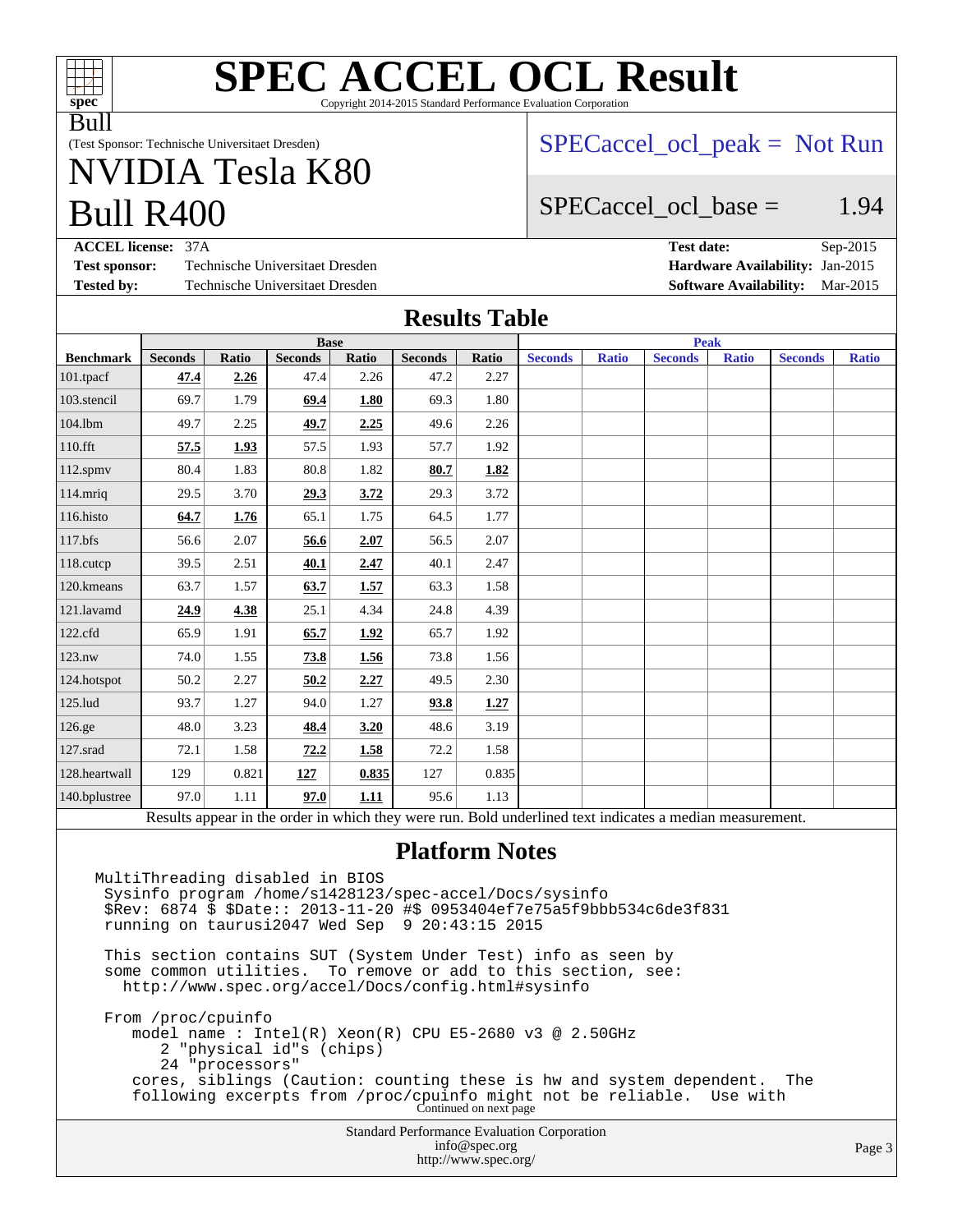| <b>SPEC ACCEL OCL Result</b><br>$spec^*$<br>Copyright 2014-2015 Standard Performance Evaluation Corporation                                                                                                                                                    |                                                                                                               |  |  |  |  |  |  |
|----------------------------------------------------------------------------------------------------------------------------------------------------------------------------------------------------------------------------------------------------------------|---------------------------------------------------------------------------------------------------------------|--|--|--|--|--|--|
| Bull<br>(Test Sponsor: Technische Universitaet Dresden)<br>NVIDIA Tesla K80                                                                                                                                                                                    | $SPECaccel_{ocl\_peak} = Not Run$                                                                             |  |  |  |  |  |  |
| <b>Bull R400</b>                                                                                                                                                                                                                                               | $SPECaccel_{\text{ocl}}$ base =<br>1.94                                                                       |  |  |  |  |  |  |
| <b>ACCEL license: 37A</b><br>Technische Universitaet Dresden<br><b>Test sponsor:</b><br><b>Tested by:</b><br>Technische Universitaet Dresden                                                                                                                   | <b>Test date:</b><br>Sep-2015<br>Hardware Availability: Jan-2015<br><b>Software Availability:</b><br>Mar-2015 |  |  |  |  |  |  |
| <b>Platform Notes (Continued)</b>                                                                                                                                                                                                                              |                                                                                                               |  |  |  |  |  |  |
| caution.)<br>$cpu$ cores : 12<br>sibling: 12<br>physical 0: cores 0 1 2 3 4 5 8 9 10 11 12 13<br>physical 1: cores 0 1 2 3 4 5 8 9 10 11 12 13<br>cache size $: 30720$ KB<br>From /proc/meminfo<br>MemTotal:<br>65868116 kB<br>HugePages_Total:<br>0           |                                                                                                               |  |  |  |  |  |  |
| Hugepagesize:<br>2048 kB                                                                                                                                                                                                                                       |                                                                                                               |  |  |  |  |  |  |
| /usr/bin/lsb release -d<br>Red Hat Enterprise Linux Server release 6.4 (Santiago)                                                                                                                                                                              |                                                                                                               |  |  |  |  |  |  |
| From /etc/*release* /etc/*version*<br>redhat-release: Red Hat Enterprise Linux Server release 6.4 (Santiago)<br>system-release: Red Hat Enterprise Linux Server release 6.4 (Santiago)<br>system-release-cpe: cpe:/o:redhat:enterprise_linux:6server:ga:server |                                                                                                               |  |  |  |  |  |  |
| uname $-a$ :<br>Linux taurusi2047 2.6.32-504.12.2.el6.x86_64 #1 SMP Sun Feb 1 12:14:02 EST<br>2015 x86_64 x86_64 x86_64 GNU/Linux                                                                                                                              |                                                                                                               |  |  |  |  |  |  |
| run-level 3 Jul 8 14:36                                                                                                                                                                                                                                        |                                                                                                               |  |  |  |  |  |  |
| SPEC is set to: /home/s1428123/spec-accel<br>Filesystem<br>Type<br>172.26.88.9:/hrsk_userhome<br>29T<br>nfs<br>24T 4.6T                                                                                                                                        | Size Used Avail Use% Mounted on<br>85% /home                                                                  |  |  |  |  |  |  |
| Cannot run dmidecode; consider saying 'chmod +s /usr/sbin/dmidecode'                                                                                                                                                                                           |                                                                                                               |  |  |  |  |  |  |
| (End of data from sysinfo program)                                                                                                                                                                                                                             |                                                                                                               |  |  |  |  |  |  |
| <b>Base Runtime Environment</b>                                                                                                                                                                                                                                |                                                                                                               |  |  |  |  |  |  |

[C benchmarks](http://www.spec.org/auto/accel/Docs/result-fields.html#Cbenchmarks):

OpenCL Platform: NVIDIA CUDA, OpenCL 1.1 CUDA 7.0.28 OpenCL Device #0: Tesla K80, v 346.46

[C++ benchmarks:](http://www.spec.org/auto/accel/Docs/result-fields.html#CXXbenchmarks)

OpenCL Platform: NVIDIA CUDA, OpenCL 1.1 CUDA 7.0.28 OpenCL Device #0: Tesla K80, v 346.46

> Standard Performance Evaluation Corporation [info@spec.org](mailto:info@spec.org) <http://www.spec.org/>